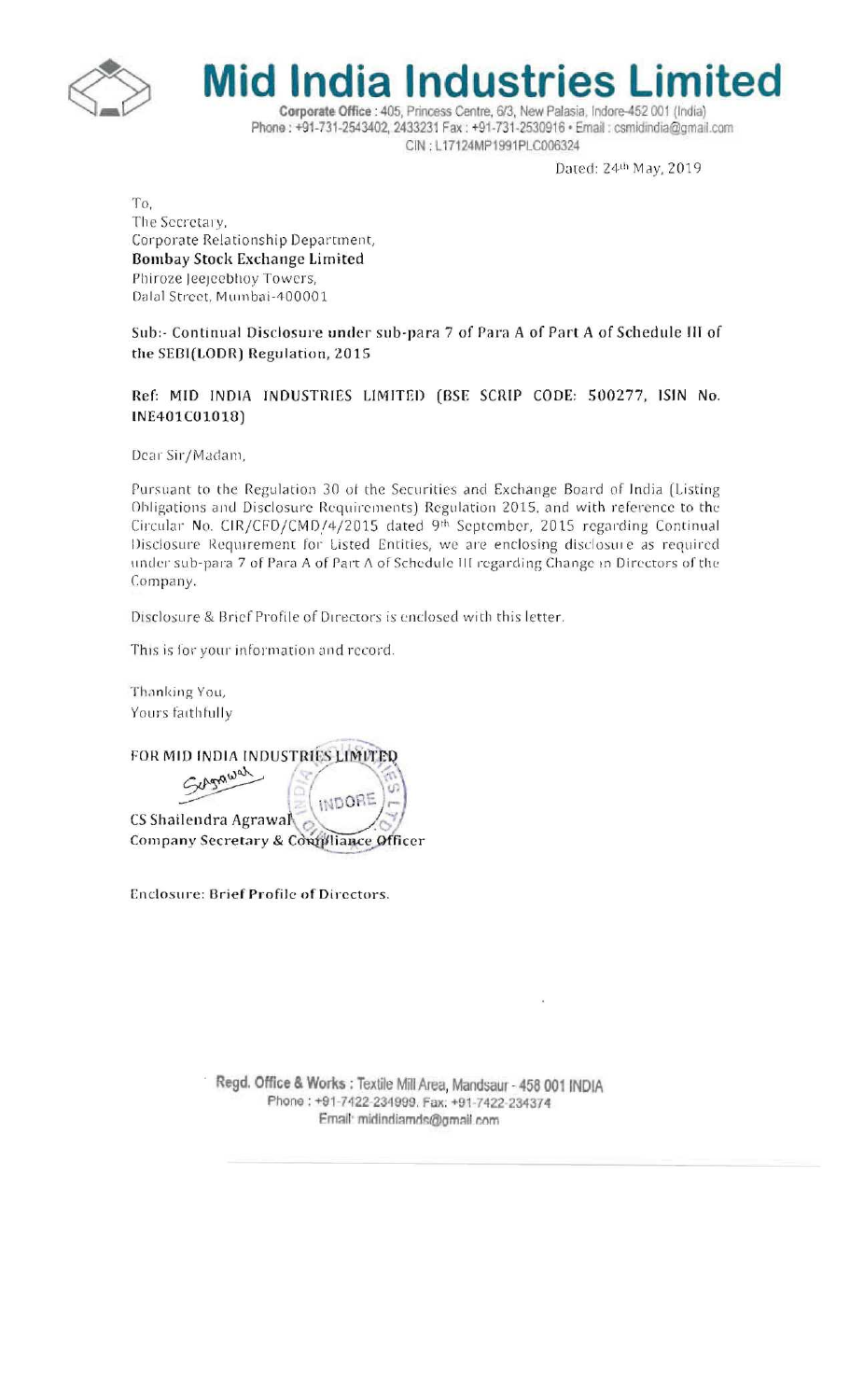

**Mid India Industries Limited** 

Corporate Office : 405, Princess Centre, 6/3, New Palasia, Indore-452 001 (India) Phone: +91-731-2543402, 2433231 Fax: +91-731-2530916 · Email: csmidindia@gmail.com CIN: L17124MP1991PLC006324

## CONTINUAL DISCLOSURE UNDER SUB-PARA 7 OF PARA A OF PART A OF SCHEDULE III PURSUANT TO REGULATION 30 OF THE SEBI (LODR) REGULATION, 2015

(Appointment of Mr. Bhawani Shankar Soni (DIN: 01591062) as Additional Director)

- Reason for Change:- Appointment as Additional Director I.
- II. A) Date of Appointment: 24.05.2019 B) Term of Appointment: - Upto the conclusion of ensuing Annual General Meeting.

## III. Brief Profile:-

| <b>PARTICULAR</b>                                                                      | APPOINTMENT OF ADDITIONAL DIRECTOR                                                                  |
|----------------------------------------------------------------------------------------|-----------------------------------------------------------------------------------------------------|
| Name                                                                                   | Bhawani Shankar Soni                                                                                |
| Fathers name                                                                           | Mr. Bal Mukund Soni                                                                                 |
| Director Identification No.                                                            | 01591062                                                                                            |
| Permanent Account No.                                                                  | ADKPS7362N                                                                                          |
| Date of Birth                                                                          | 14/01/1960                                                                                          |
| Age                                                                                    | 59                                                                                                  |
| Education/Qualification                                                                | B.A.                                                                                                |
| Experience                                                                             | 39 years                                                                                            |
| company/ies<br>No. of<br>which<br>in<br>directorship held except appointee<br>company. | (Two)<br>Mid India International Limited<br>ii.<br>Rock And Roll Resort And Club Private<br>limited |

## IV. Disclosure of Relationship between Directors:-

No relationship exist with any director of the company.

FOR MID INDIA INDUSTRIES LIMITE Sergravent INDORE  $\mathbb Z$ <sup>OI W</sup> CS Shailendra Agrawal  $\frac{1}{2}$ Company Secretary & Compliance Officer

Regd. Office & Works : Textile Mill Area, Mandsaur - 458 001 INDIA Phone: +91-7422-234999. Fax: +91-7422-234374 Email: midindiamds@gmail.com